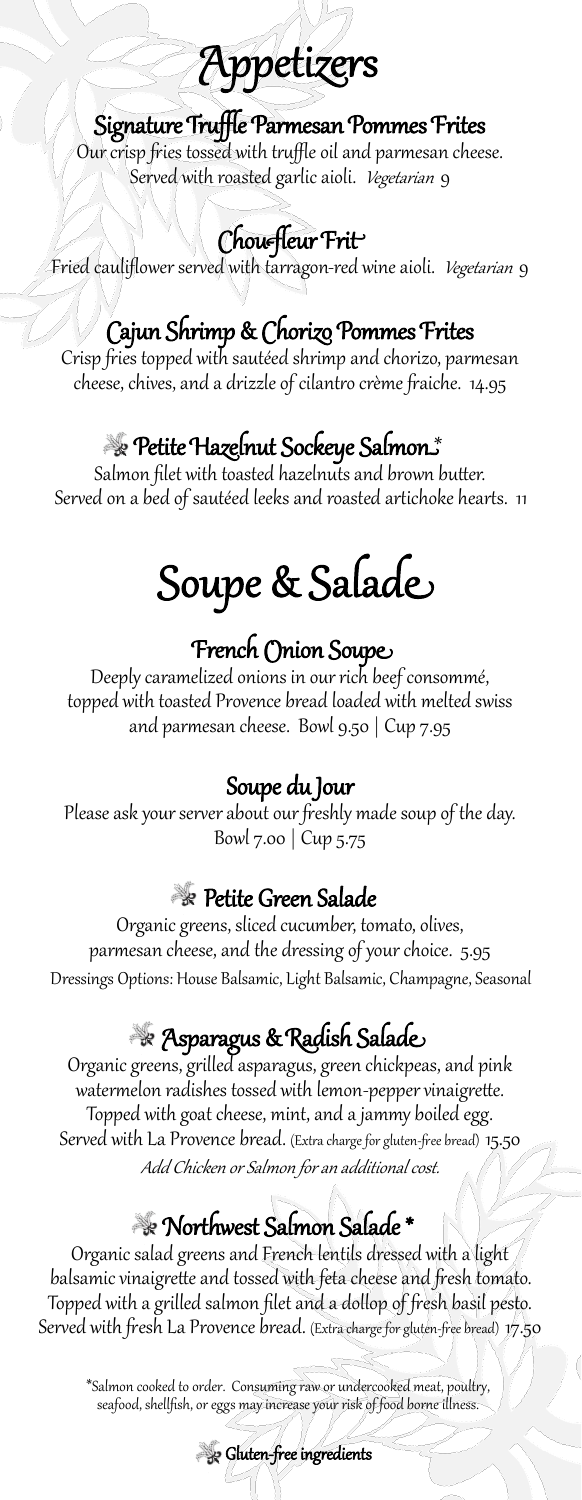# **Bistro Dinner**

#### Monte Cristo

Smoked turkey, ham, swiss, cheddar, pineapple, tomato, and mayonnaise on our sourdough bread. Stacked, dipped in our special egg batter, then grilled golden brown. Served with raspberry jam. 15.95 Our Cristo is cured for 24 hours to maintain its structure. No substitutions or changes, please.

Side Options: Petite Green Salade, Fries, or Soupe de Jour Substitute our Truffle Parmesan Pommes Frites or French Onion Soupe for an additional cost.

#### Fromage Burger \*

A 1/3 pound American Angus beef patty on a toasted brioche bun, topped with our homemade fromage fort cheese, sautéed mushrooms, organic arugula, tomato and finished with Dijon mayonnaise. 16.95

Side Options: Petite Green Salade, Fries, or Soupe de Jour Substitute our Truffle Parmesan Pommes Frites or French Onion Soupe for an additional cost.

#### Pacific Bouillabaisse

A rich seafood soup spiced with saffron, roasted garlic, and tomatoes, then finished with poached wild salmon, halibut, shrimp, and mussels. Served with smoked paprika rouille and toasted garlic baguette. 21

#### Mediterranean Salmon \*

Pan-roasted salmon filet on a salad of tomatoes, cucumbers, avocado, and feta cheese dressed with a tangy fennel and tahini dressing. 19

#### Chicken Soubise

Roasted airline chicken breast served over mashed potatoes and roasted asparagus with zesty chorizo and onion sauce. Finished with sautéed bacon, chorizo, and green chickpeas. 17.50

#### Lamb with Green Olives \*

Rack of lamb with a rustic green olive and walnut tapenade. Served with garlic mashed potatoes and vegetables du jour. 26

### Bourbon Filet \*

Perfectly cooked beef filet finished with bourbon and roasted garlic butter and rich demi-glace. Served with garlic mashed potatoes and vegetables du jour. 26

In response to rising costs, a 2% Back-of-House Surcharge will be added to your bill; these funds go to our hourly, back-of-house employees and reduce the need to raise menu prices.

Split-Plate charge \$3.00. An 18% gratuity to be added to parties of 6+.

\*Burger, salmon, lamb, beef cooked to order. Consuming raw or undercooked meat, poultry, seafood, shellfish, or eggs may increase your risk of food borne illness.

Gluten-free ingredients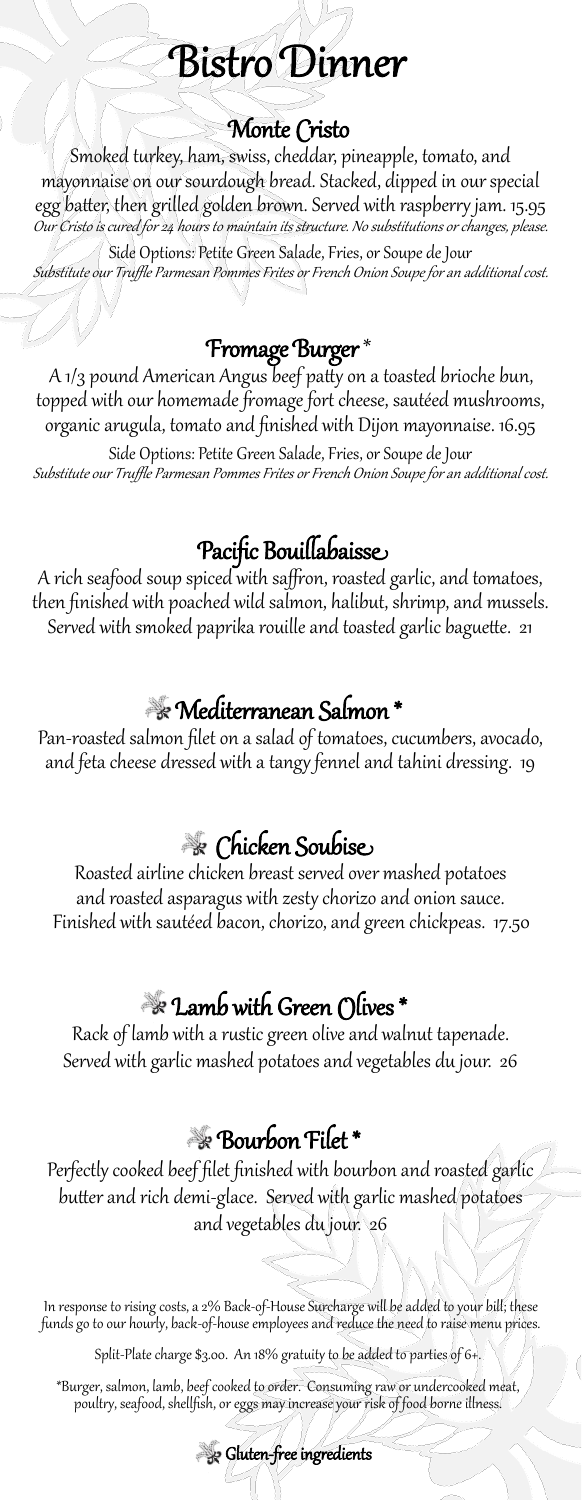# La Provence Desserts

#### Versailles 6

French chocolate cake layered with vanilla, coffee, and dark chocolate mousse, and dark chocolate ganache. A mocha-lovers delight!

#### Black Beauty 6

French chocolate cake with vanilla syrup, layered with dark chocolate ganache and mousse, covered with opera icing

#### St. Honoré 6

Layers of caramelized puff pastry and hazelnut cream, topped with smooth vanilla chantilly cream and mini cream puffs

#### Tiramisu  $6$

Mascarpone mousse layered with chocolate cake and chocolate crunchy hazelnut ganache

# Crunchy Hazelnut Éclair 5.75

Our tender pâte à choux filled with hazelnut pastry cream and a rich brownie bar, topped with dark chocolate

#### Pavlova $\overline{6}$ 6

Crisp meringue filled with raspberry and passion fruit compote, topped with mascarpone chantilly cream

### Napoleon 5.75

Layers of caramelized puff pastry filled with vanilla cream

## Marionberry Cheesecake 6

A special French cheesecake with marionberries

Lemon Tart  $_{5.75}$  Fresh Fruit Tart 6

# Club Provence

Be the first to know about new items, special offerings, and exclusive deals by joining our Club Provence.

www.provencepdx.com/clubprovence

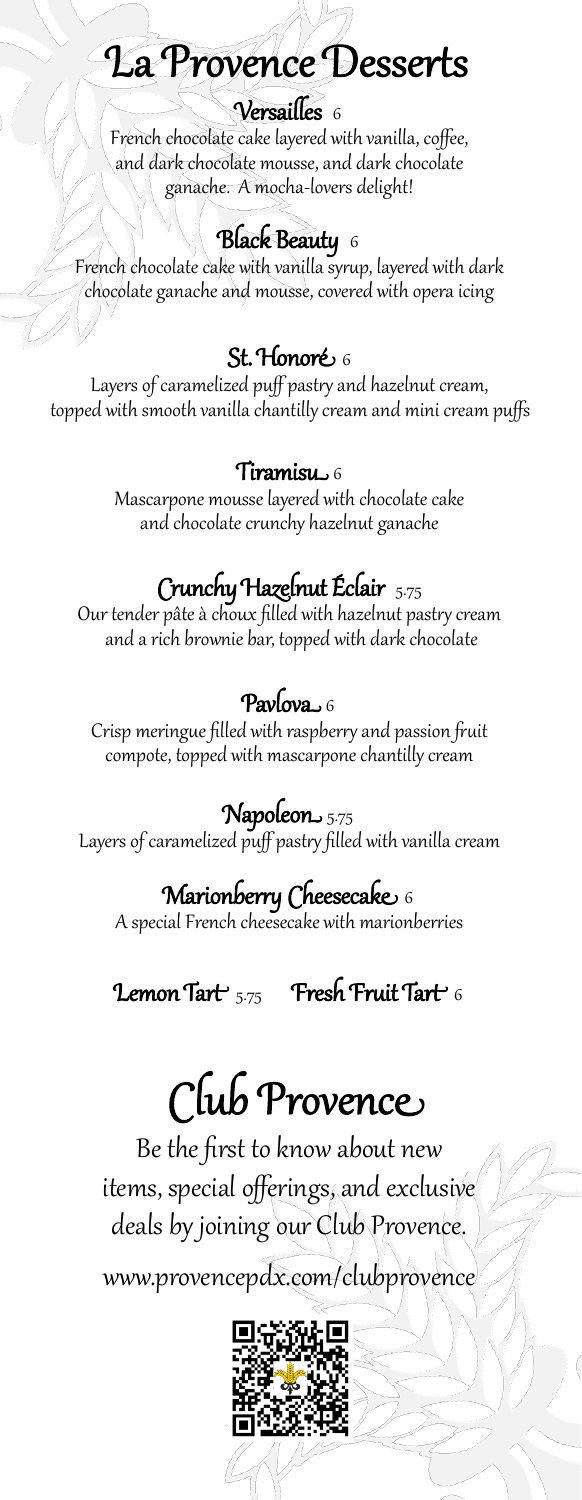# Happy Hour

4 PM—6 PM Not Available To-Go - Drink Purchase Required

> House Red or White Wine  $_7$ Draft Beer 5.50 Well Drinks 8 Classic Old Fashioned 8.50

Margarita<sub>50</sub>

 $\overline{\phantom{a}}$ 

#### Signature Truffle Parmesan Pommes Frites  $_7$

Our crisp fries tossed with truffle oil and parmesan cheese. Served with roasted garlic aioli. Vegetarian

#### Tartine de Tomates au Basilic 6.50

La Provence garlic toasts, tomato, basil, feta cheese, olive oil.

## Chou-fleur Frit 6.50

Fried cauliflower served with tarragon-red wine aioli.

## $\gg$  Petite Hazelnut Sockeye Salmon $z$   $_{9}$

Salmon filet with toasted hazelnuts and brown butter, served on a bed of sautéed leeks and roasted artichoke hearts.

#### Fromage Burger \* 13.95

A 1/3 pound American Angus beef patty on a toasted brioche bun, topped with our homemade fromage fort cheese, sautéed mushrooms, organic arugula, tomato and finished with Dijon mayonnaise. Served with fries.

# Northwest Salmon Salade \* 14.95

Organic salad greens and French lentils dressed with a light balsamic vinaigrette and tossed with feta cheese and fresh tomato. Topped with a grilled salmon filet and a dollop of fresh basil pesto. Served with fresh La Provence bread (extra charge for gluten-free bread).

In response to rising costs, a 2% Back-of-House Surcharge will be added to your bill; these funds go to our hourly, back-of-house employees and reduce the need to raise menu prices.

Split-Plate charge \$3.00. An 18% gratuity to be added to parties of 6+.

\*Burger, salmon cooked to order. Consuming raw or undercooked meat, poultry, seafood, shellfish, or eggs may increase your risk of food borne illness.

Gluten-free ingredients